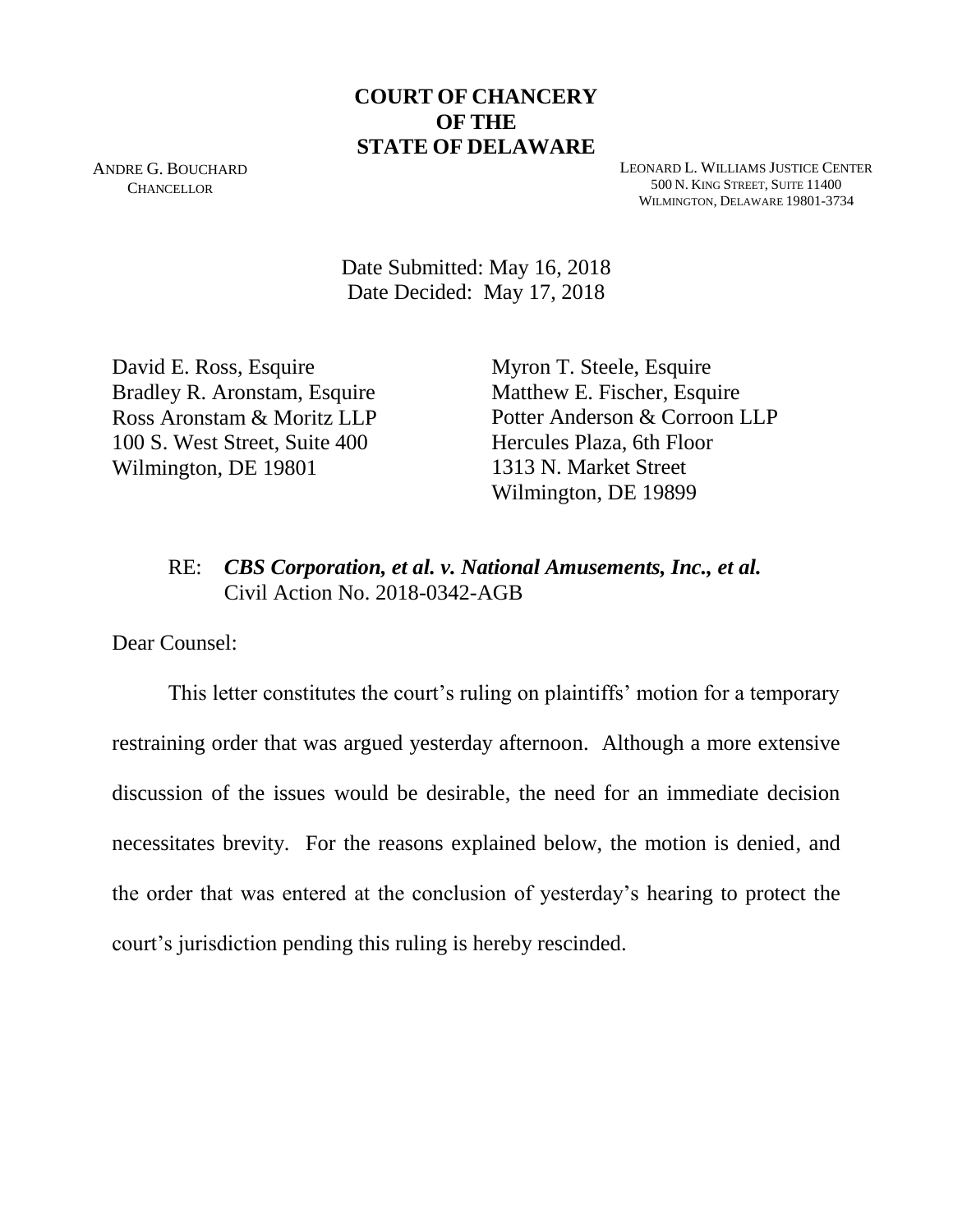## **I. Background**<sup>1</sup>

Plaintiffs consist of CBS Corporation and five independent members of its Board of Directors (the "Board") who serve on a Special Committee of the Board that was formed to consider a potential merger of CBS and Viacom, Inc.

Defendants consist of Shari Redstone, her father Sumner Redstone, National Amusements, Inc. ("NAI"), NAI Entertainment Holdings LLC, and the Sumner M. Redstone National Amusements Trust. Ms. Redstone, through her control of NAI, effectively controls approximately 79.6% of the voting power of CBS, although NAI owns only approximately 10.3% of the economic stake in CBS.<sup>2</sup>

Before 2005, CBS and Viacom were part of one company, which also was called Viacom. In 2005, CBS and Viacom were split into the standalone entities they are today. CBS has two classes of stock, both of which are publicly traded on the New York Stock Exchange. The Class A common stock has voting power; the Class B common stock does not. Viacom has a similar dual class structure that gives NAI a similar level of voting control.<sup>3</sup>

<sup>&</sup>lt;sup>1</sup> The factual recitation herein comes largely from plaintiffs' complaint, which was verified by each member of the Special Committee and a representative of CBS, as the court's rules require. Ct. Ch. R. 3(aa). Ms. Redstone declined to submit an affidavit even though defendants make a number of representations in a 25-page responsive brief about NAI's intentions as a controlling stockholder.

<sup>2</sup> Verified Compl. ¶ 4.

<sup>3</sup> *See Feuer v. Dauman*, 2017 WL 4817427, at \*1 (Del. Ch. Oct. 25, 2017).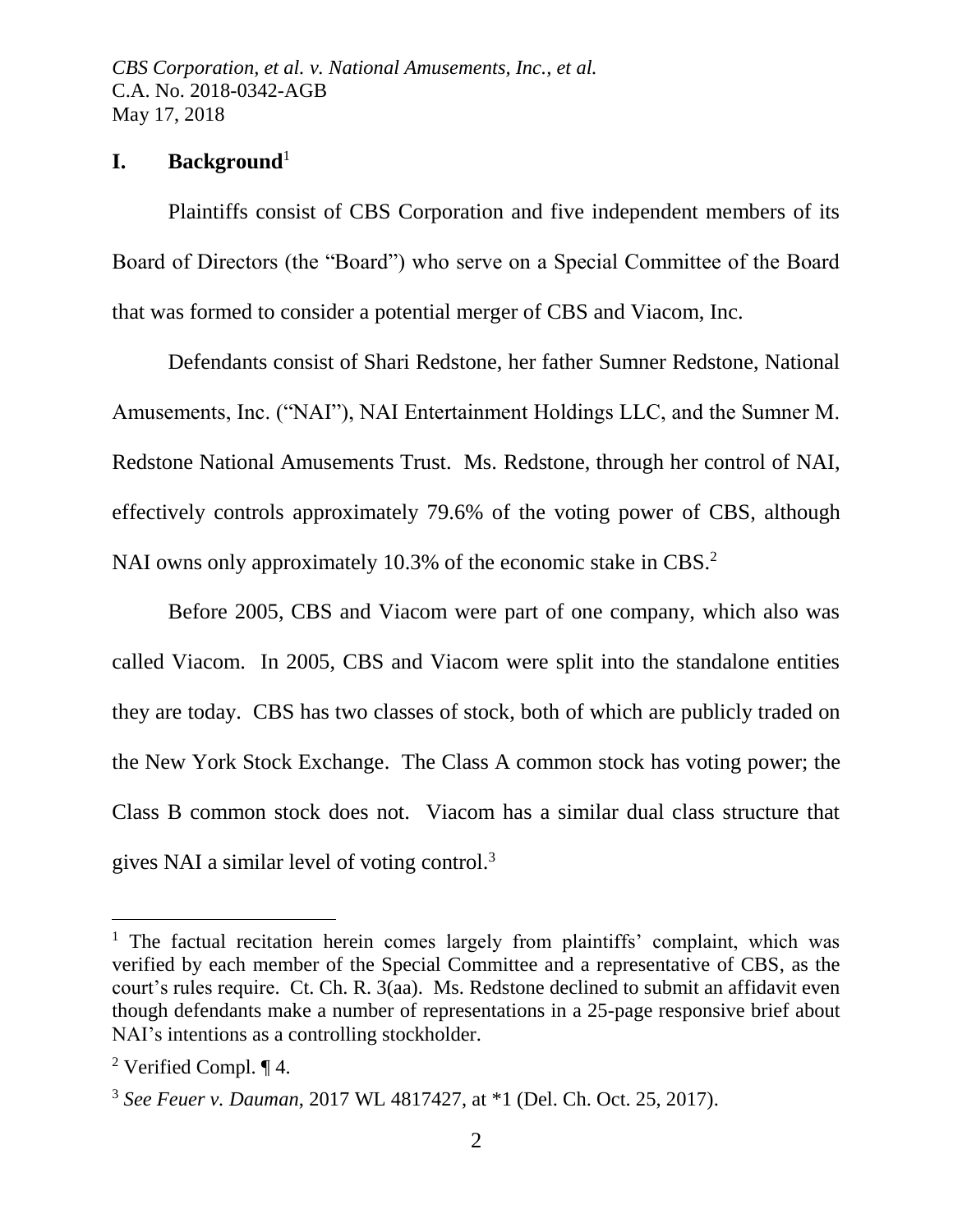According to the complaint, Ms. Redstone began to pursue a merger of CBS and Viacom in 2016 on the heels of removing Viacom's then-CEO and replacing a number of directors on Viacom's board. The proposed deal allegedly foundered because Ms. Redstone would not agree to "the combined CBS/Viacom entity [being] managed as a non-controlled public company with a majority-independent board for at least the next five years."<sup>4</sup>

Over the next two years, Ms. Redstone took various actions, some of which are discussed below, that "have led the Special Committee to conclude that she presents a significant threat of irreparable and irreversible harm to the Company and its stockholders."<sup>5</sup> By early January 2018, Ms. Redstone again formally approached the boards of CBS and Viacom and pressed for a combination of the two companies.<sup>6</sup> In response, the CBS and Viacom boards each formed special committees to evaluate and negotiate a potential combination.<sup>7</sup> During negotiations, Ms. Redstone allegedly "refused to agree to typical public company

<sup>4</sup> Verified Compl. ¶ 43.

<sup>5</sup> Verified Compl. ¶ 2.

<sup>6</sup> Verified Compl. ¶ 46.

<sup>7</sup> Verified Compl. ¶ 49.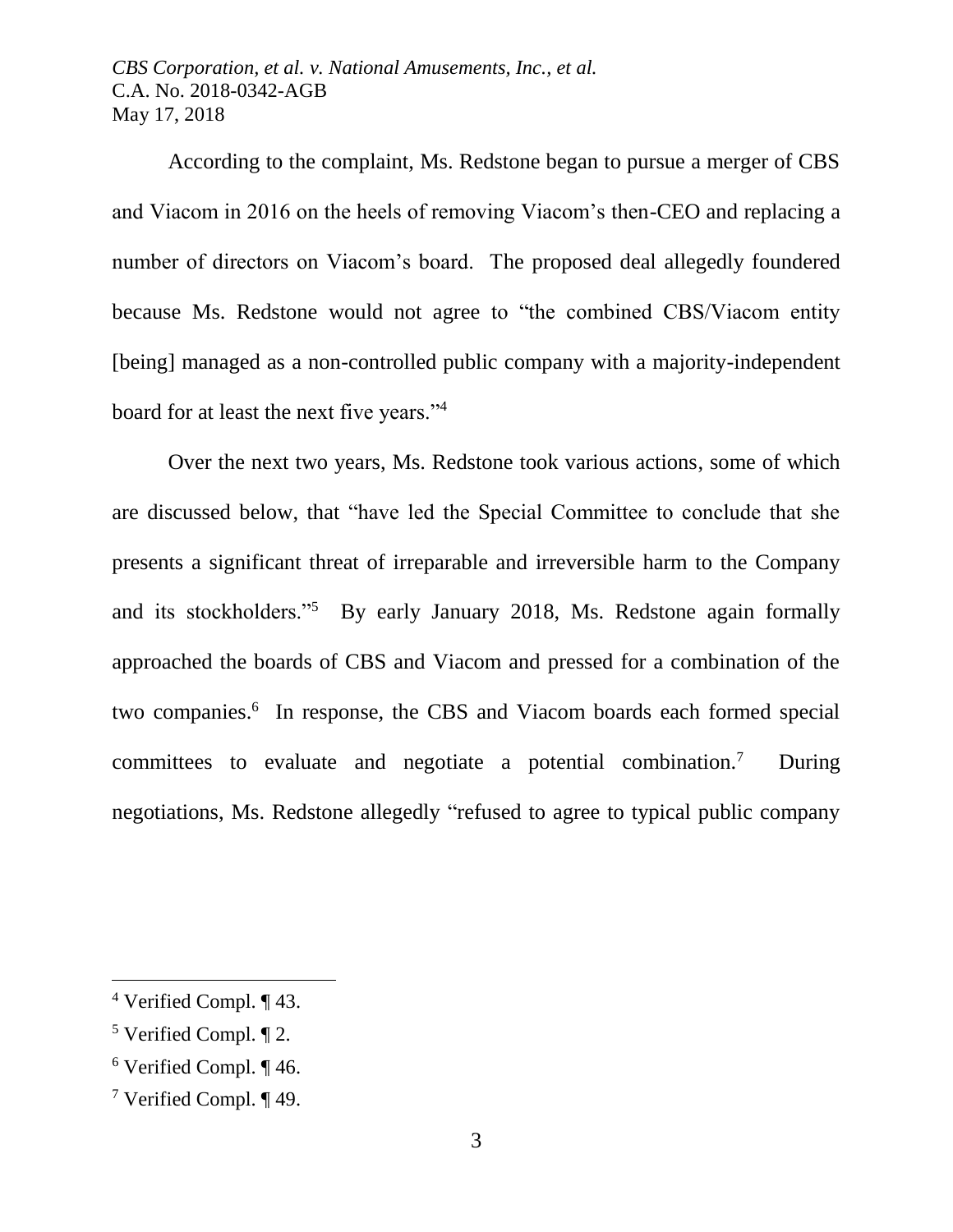governance or submit any potential transaction to a vote of all of the unaffiliated public stockholders of CBS." 8

On Sunday, May 13, 2018, the Special Committee determined that a CBS/Viacom merger is not in the best interests of CBS stockholders, other than NAI.<sup>9</sup> The Special Committee contends that, in response to this decision, Ms. Redstone may "immediately replace members of the Board and use the new directors to force through the merger . . . and make other changes to the CBS organizational documents" to impede the Board.<sup>10</sup>

At the request of the Special Committee, CBS scheduled a special board meeting to begin at 5 p.m. on May 17, 2018 to consider potential responses to Ms. Redstone's conduct. 11 At that meeting, the Special Committee intends to recommend that the Board approve a stock dividend of Class A voting shares to all holders of Class A voting and Class B non-voting shares (the "Dividend Proposal").<sup>12</sup> If approved, the dividend would dilute NAI's voting power from approximately 80% to 17%, but would not dilute its economic stake or the

<sup>8</sup> Verified Compl. ¶ 2.

 $9$  Verified Compl.  $\P$  62.

<sup>&</sup>lt;sup>10</sup> Verified Compl.  $\P$  62.

<sup>&</sup>lt;sup>11</sup> Verified Compl.  $\P$  7.

<sup>&</sup>lt;sup>12</sup> Verified Compl.  $\P$  71.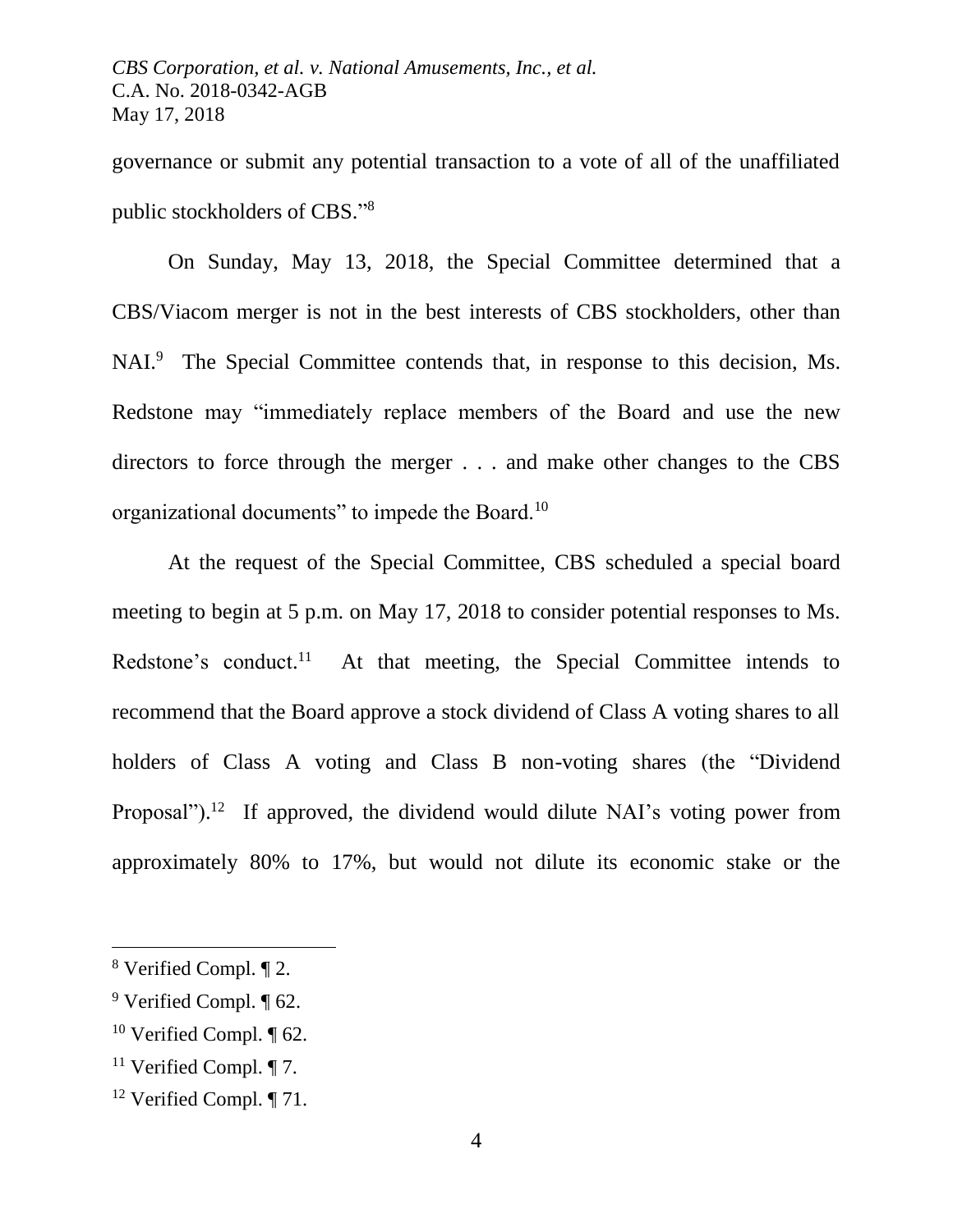economic stake of any other CBS stockholder.<sup>13</sup> By any reckoning, the Dividend Proposal is an extraordinary measure, presumably reflective of the depth of concern the independent members of the Special Committee have about Ms. Redstone's intentions.

Importantly, if approved by the Board, "CBS will not issue any Class A shares distributable in the stock dividend, or otherwise cause that dividend to become effective, pending further order of the Court."<sup>14</sup> In other words, the stock dividend would be conditional "unless and until the Delaware courts decide on a record whether it is legally and equitably permissible."<sup>15</sup>

On Monday, May 14, 2018, plaintiffs filed their complaint and a motion for a temporary restraining order. The complaint contains three claims. Count I asserts that NAI, Mr. Redstone, and Ms. Redstone have breached their fiduciary duties as the controlling stockholder of CBS. Count II asserts a claim for estoppel against these same defendants. Count III asserts a claim for aiding and abetting against the remaining two defendants. In their motion, plaintiffs request that the court temporarily restrain defendants and their agents from:

<sup>13</sup> Verified Compl. ¶¶ 7, 72.

<sup>14</sup> Verified Compl. ¶ 9.

<sup>&</sup>lt;sup>15</sup> Tr. 13 (May 16, 2018).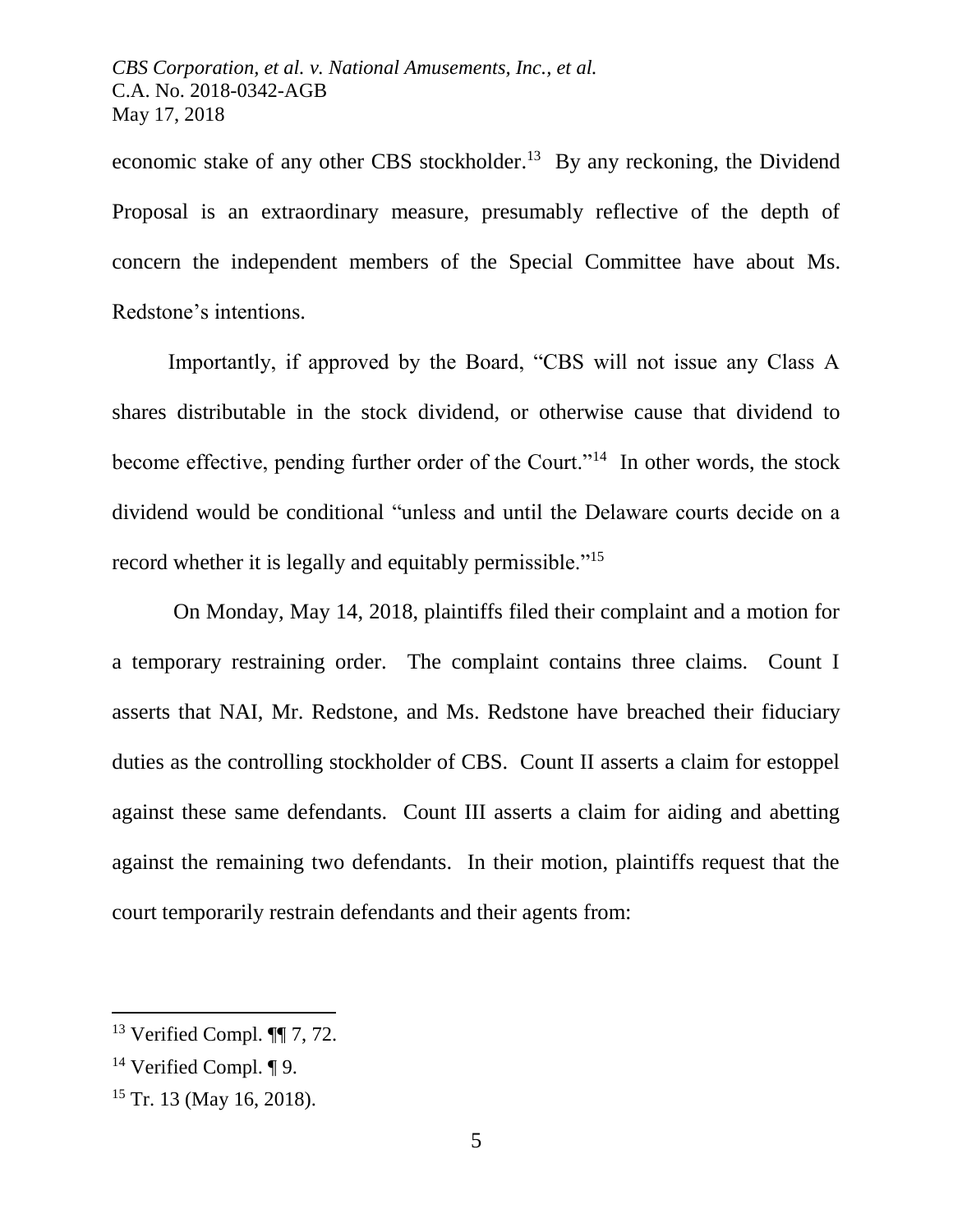> (a) interfering with the composition of CBS's Board (other than electing the slate currently nominated for election at CBS's May 18 annual meeting of stockholders) or modifying CBS's governance documents until any actions approved at the special board meeting called for May 17 become effective;

> (b) taking any other actions to interfere with any decisions to be taken by CBS's Board at the May 17 special board meeting; and

> (c) interfering with the issuance of any shares payable in a stock dividend.

No precedent has been cited in which this (or any other court) has granted such relief.

Approximately two hours after the complaint was filed on May 14, the court scheduled a hearing on the motion for a temporary restraining order to begin on Wednesday, May 16 at 2 p.m. Approximately one hour before the hearing, defendants filed a letter informing the court that NAI had executed and delivered consents to amend CBS's bylaws to, among other things, require approval by 90% of the directors then in office at two separate meetings held at least twenty business days apart in order to declare a dividend (the "90% Bylaw"). Given that CBS's Board currently consists of fourteen members, three of which are NAI-designees,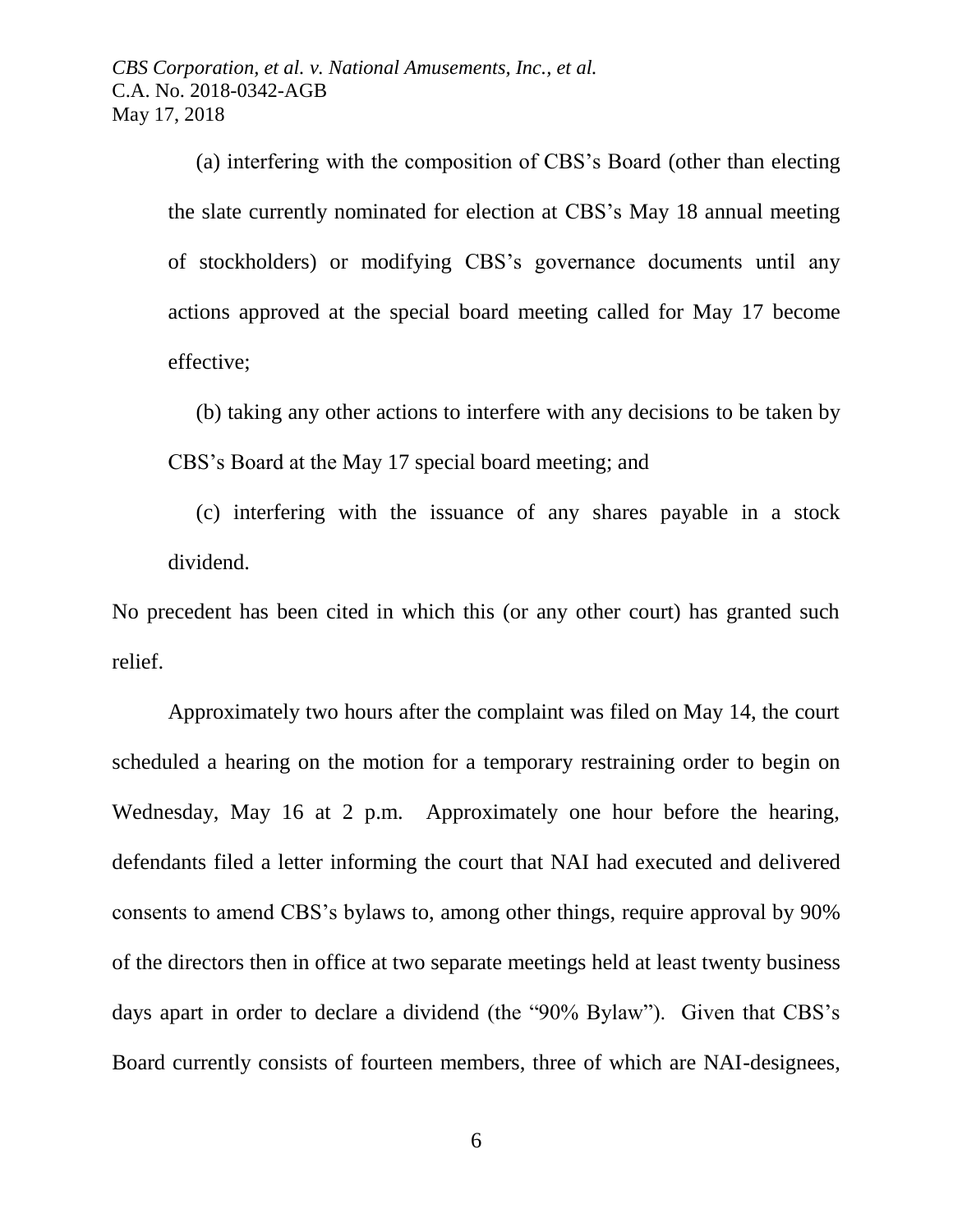the 90% Bylaw (if valid) would allow NAI to block enactment of the Dividend Proposal.

In light of NAI's act of self-help before the court could hear plaintiffs' motion for a temporary restraining order, the court entered the form of order submitted by plaintiffs in support of their motion at the conclusion of yesterday's hearing as an interim measure to protect the court's jurisdiction until it could rule on the motion (the "Interim Order").<sup>16</sup>

### **II. Analysis**

A temporary restraining order may be issued when the movant demonstrates that: "[1] it has a colorable claim, [2] faces a likelihood of imminent, irreparable harm if relief is not granted, and [3] will suffer greater hardships if the TRO is not granted than the defendants would if the relief were granted."<sup>17</sup> The "colorable claim" requirement means that a plaintiff must state "essentially a non-frivolous cause of action."<sup>18</sup>

Defendants make a threshold argument that a stronger showing should be required on the merits of plaintiffs' motion for two reasons. First, defendants contend that plaintiffs should be required to establish actual success on the merits

<sup>16</sup> Dkt. 37.

<sup>17</sup> *Arkema Inc. v. Dow Chem. Co.*, 2010 WL 2334386, at \*1 (Del. Ch. May 25, 2010).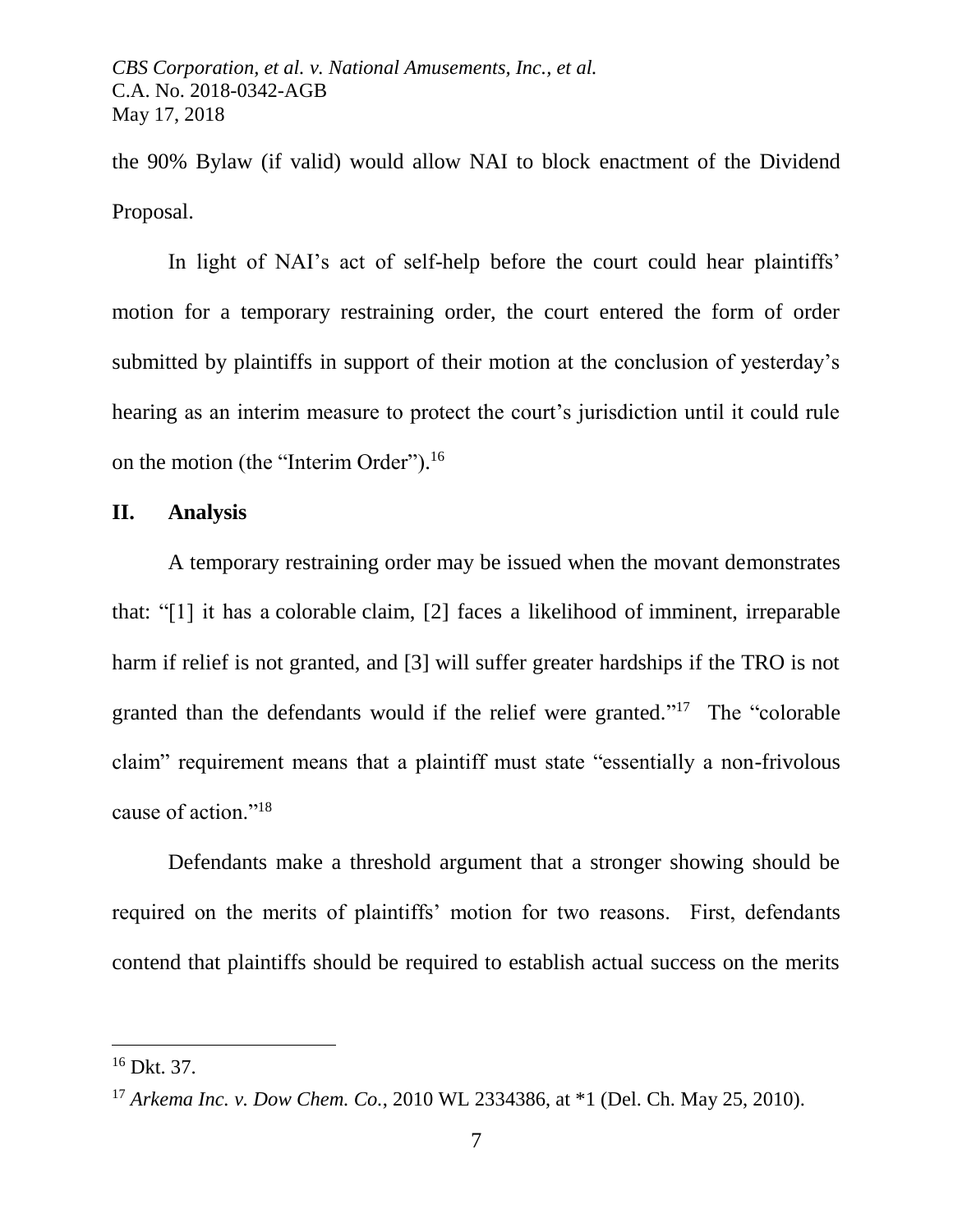on the theory that a temporary restraining order would not just maintain the status quo. Rather, according to defendants, a temporary restraining order would effectively provide plaintiffs with "final, irreversible relief" because, if the temporary restraining order were granted, defendants would lose forever the right to take corporate action before the Board votes on the Dividend Proposal.<sup>19</sup> A flaw in this argument is that the Dividend Proposal would not be "irreversible" if approved by the Board. To the contrary, as noted above, it is structured not to become effective until the resolution of any judicial challenge. The real issue underlying defendants' argument is who—a controller or a board of directors should have "first-mover" advantage to take action and define the contours of a fight between them. I touch upon this issue briefly in my consideration of the balance of the equities.

Second, defendants contend that plaintiffs at least should have to satisfy the reasonable likelihood of success standard necessary to obtain a preliminary injunction on the theory that plaintiffs delayed in seeking relief. I disagree with this contention. On the record before me, it appears that plaintiffs acted in a sensible and timely manner by filing their motion promptly after the Special

<sup>18</sup> *Reserves Dev. Corp. v. Wilmington Tr. Co.*, 2008 WL 4951057, at \*2 (Del. Ch. Nov. 7, 2008).

<sup>19</sup> Defs.' Answering Br. at 12.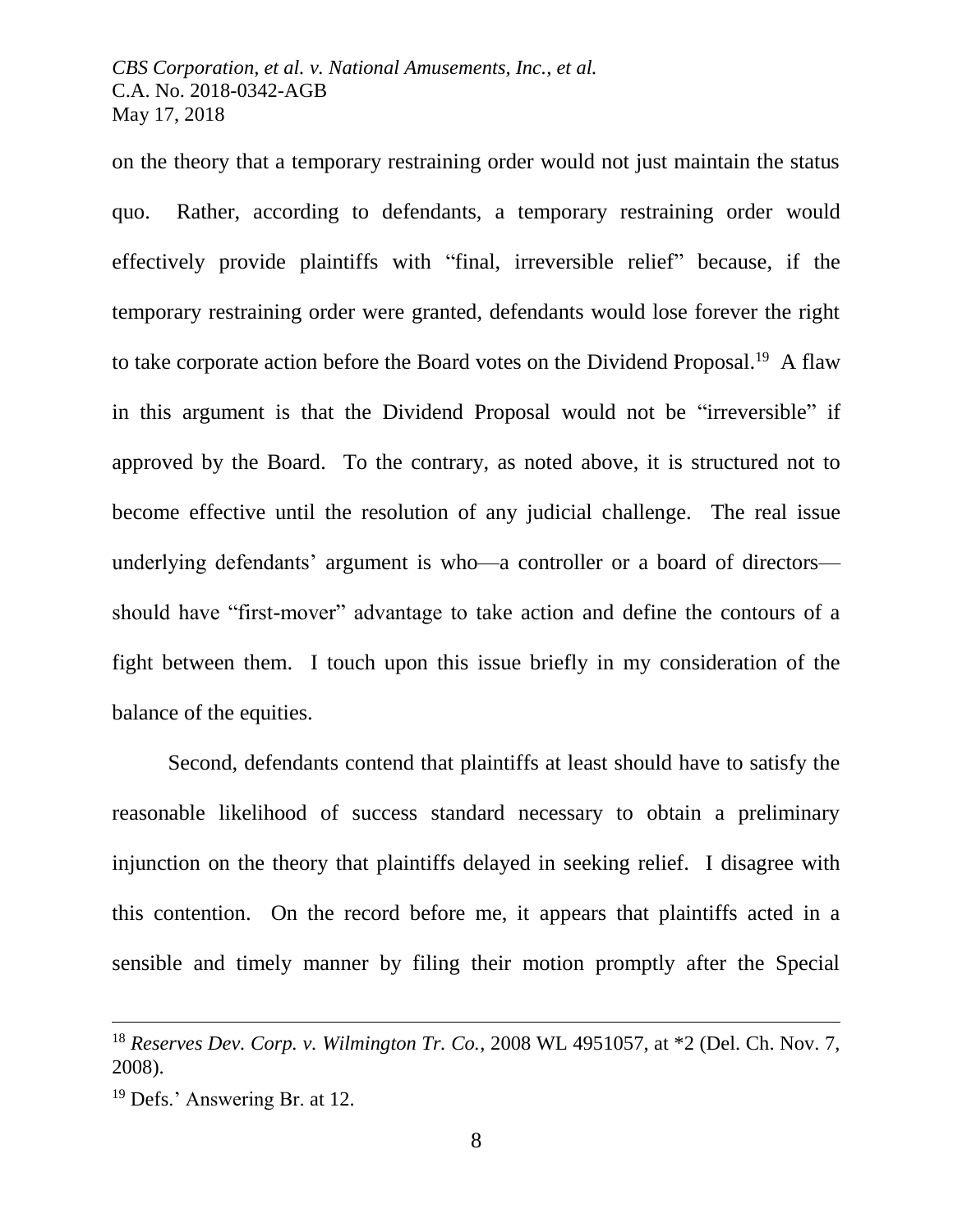Committee concluded on May 13 that a CBS/Viacom merger was not in the best interests of the Company, when the prospect of retributive action by the controlling stockholder became acute.

### **A. Colorability of Plaintiffs' Claims**

The key premise of the complaint is that, since its separation from Viacom in 2005, CBS has held itself out as a company committed to independent board governance in order to assuage stockholder concerns about investing in a company controlled by the Redstones—the so-called "Redstone discount." To that end, CBS publicly has "touted the independence of its Board" and "represented that CBS was—and would be—governed by an independent Board despite being a 'controlled company.'"<sup>20</sup> For example, CBS stated in its registration statement in 2005, and repeated materially identical representations in its proxy statements every year between 2006 and 2018, that "a majority of the CBS Corp. directors must be independent, as 'independence' is defined in the NYSE listing standard and in the CBS Corp. Guidelines."<sup>21</sup>

Indeed, according to plaintiffs, the fact that the certificate of incorporation of CBS (and Viacom), unlike those of some other controlled companies, authorizes the Board to approve a stock dividend that would dilute NAI's voting power is

<sup>&</sup>lt;sup>20</sup> Compl.  $\P$  30.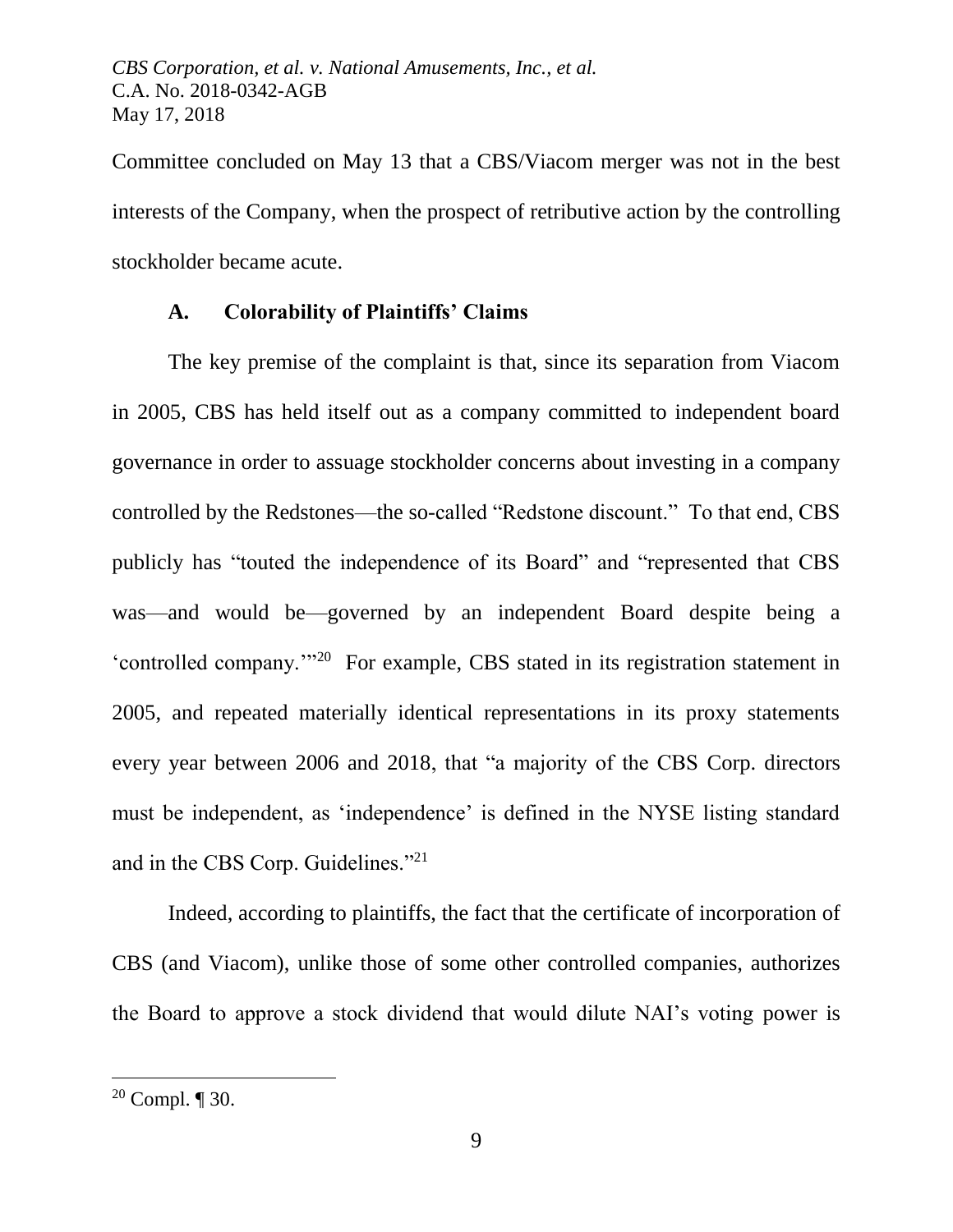itself evidence of CBS's commitment to independent board governance. Defendants vigorously dispute this interpretation of CBS's certificate of incorporation, on which the court expresses no opinion.

According to the complaint, Ms. Redstone has taken various actions casting significant doubt over the genuineness of CBS's public promises of independent board governance that are detrimental to the interests of the stockholders who hold approximately 90% of the economic stake in the Company.<sup>22</sup> These actions include the following:

o In 2017, Ms. Redstone "interfered with the Nomination and Governance Committee process"<sup>23</sup> by filling Mr. Redstone's "newly vacant board seat with the Redstones' personal lawyer who has since been instructing management and other directors on Ms. Redstone's/NAI's wishes including the desire to replace certain directors."

 $21$  Compl.  $\P$  31-32, 32 n.2.

 $22$  Compl.  $\P$  2.

 $23$  In its 2005 registration statement, CBS represented that "despite being a 'controlled company,' CBS Corp. . . . will have . . . an independent nominating and governance committee," which, according to CBS's Corporate Governance Guidelines, "will recommend director candidates to the Board in accordance with the criteria, policies and principles set forth in its Charter and in these Guidelines." Compl. ¶¶ 31, 33.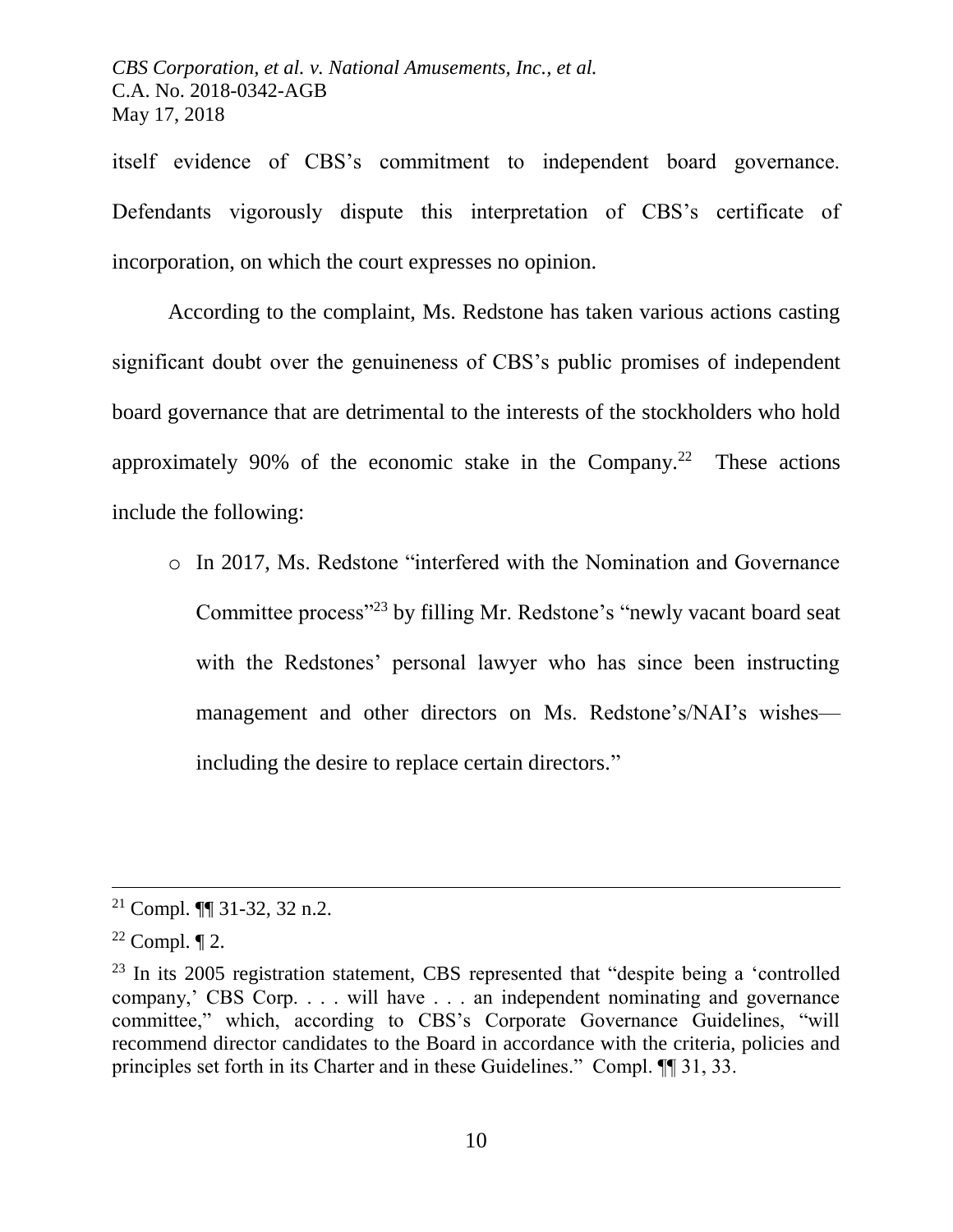- o "Ms. Redstone has acted to undermine the management team, including, without board authority, talking to potential CEO replacements, deriding the Chief Operating Officer and threatening to change the Board."
- o "During the course of the Special Committee's negotiations with respect to a possible merger, Ms. Redstone refused to agree to typical public company governance or submit any potential transaction to a vote of all of the unaffiliated public stockholders of CBS."
- o "Ms. Redstone told the CEO of a potential acquirer of CBS that he should not make such an offer, thereby depriving CBS stockholders of a potentially value-enhancing opportunity that the Board or the Special Committee should have been free to evaluate."
- o "It has been reported that Ms. Redstone is prepared to replace directors at CBS, including members of the Special Committee, in order to compel a merger [with Viacom] regardless of the determination of the Special Committee and the other independent directors of CBS."

In my opinion, particularly given CBS's proclaimed commitment to independent board governance, these allegations are sufficient to state a colorable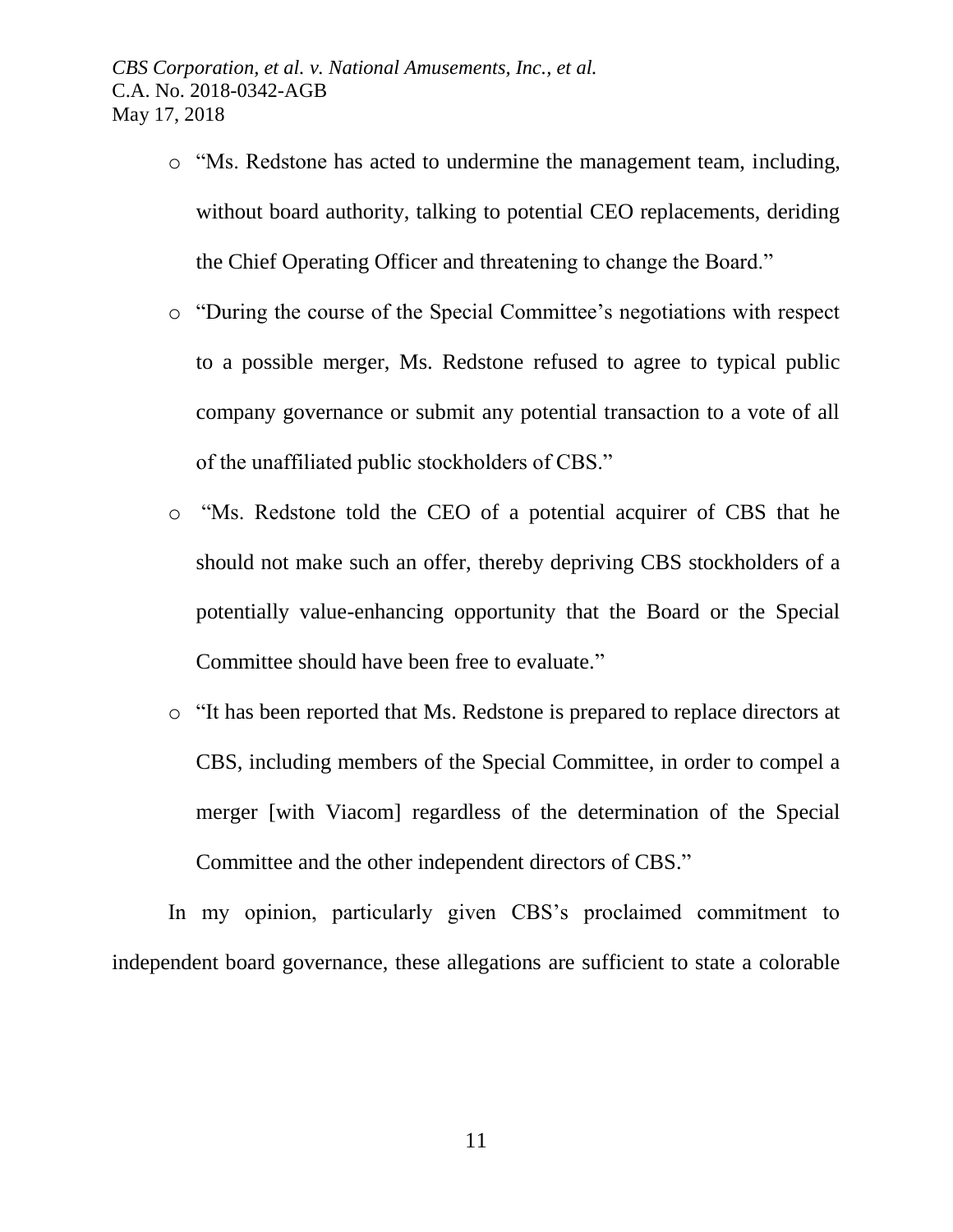claim for breach of fiduciary duty against Ms. Redstone and NAI as CBS's controlling stockholder.<sup>24</sup>

### **B. Irreparable Harm**

 $\overline{a}$ 

"To demonstrate irreparable harm, a plaintiff must present an injury of such a nature that no fair and reasonable redress may be had in a court of law and must show that to refuse the injunction would be a denial of justice. The alleged injury must be imminent and genuine, as opposed to speculative."<sup>25</sup>

Plaintiffs' theory of irreparable harm has been somewhat elusive. As I understand it, plaintiffs' basic contention is that, if the court does not grant the unprecedented relief they are seeking in order to prevent Ms. Redstone from interfering with the Board's consideration of the Dividend Proposal (or other matters that may arise) during the special board meeting scheduled for later today, Ms. Redstone would have "the unfettered ability to replace the Board and cram

<sup>24</sup> *See, e.g., Shamrock Hldgs. v. Iger*, 2005 WL 1377490, at \*6 (Del. Ch. June 6, 2005) (refusing to dismiss under Rule 12(b)(6) breach of fiduciary duty and equitable fraud claims where the process Disney ran to select a new CEO was alleged to be inconsistent with how the company publicly announced the process to stockholders.); *Dousman v. Kobus*, 2002 WL 1335621, at \*5-7 (Del. Ch. June 6, 2002) (holding that defendants were estopped from enforcing a supermajority voting bylaw in a way that was inconsistent with prior public disclosures).

<sup>25</sup> *Aquila, Inc. v. Quanta Servs., Inc.*, 805 A.2d 196, 208 (Del. Ch. 2002) (internal citations omitted).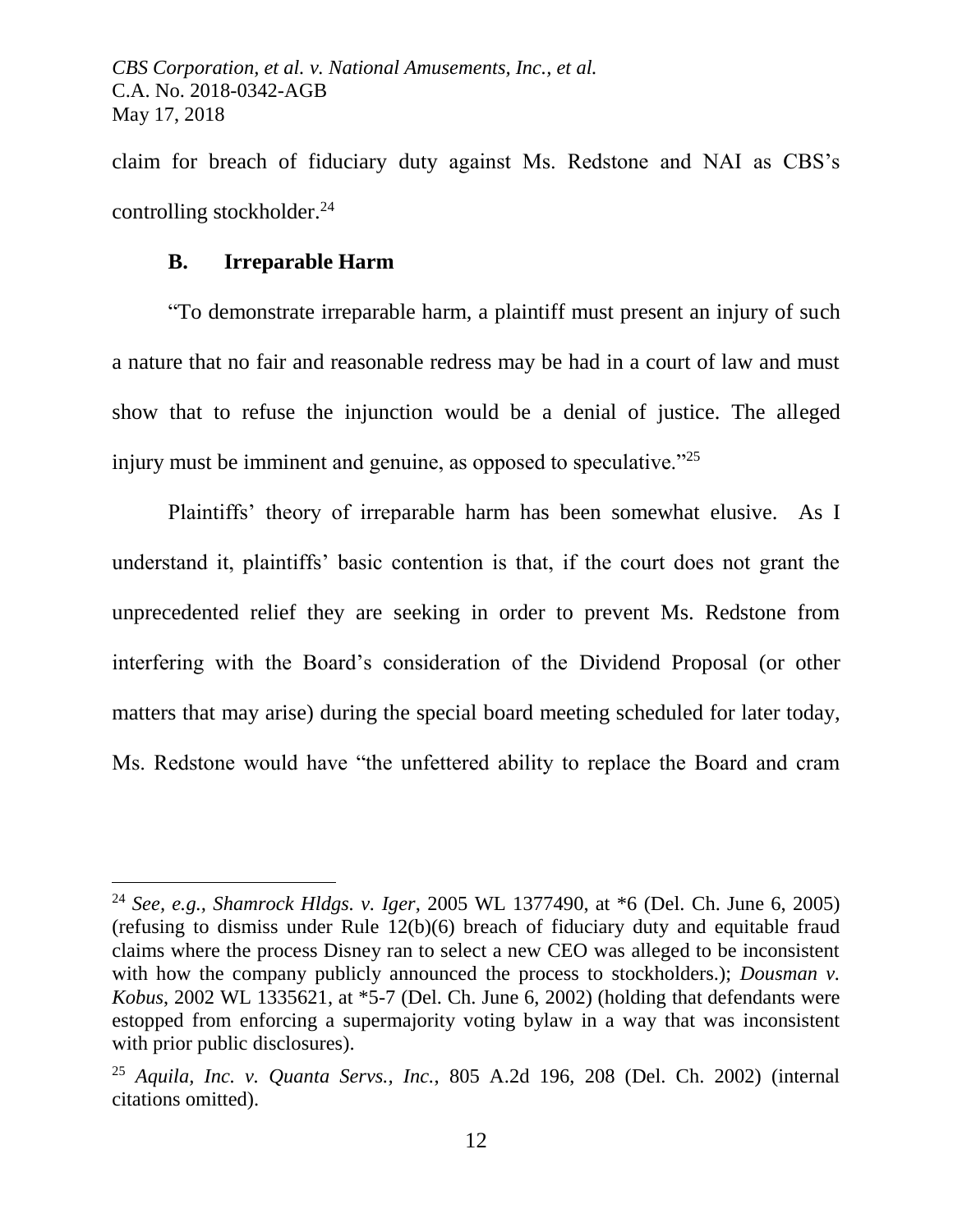down a merger with Viacom, or otherwise take action that is detrimental to the public stockholders who hold 90% of CBS's equity."<sup>26</sup>

Although NAI's execution of consents to implement the 90% Bylaw within hours of the court's hearing on the instant motion belies defendants' contention that plaintiffs' concerns about Ms. Redstone are hypothetical or speculative, I am not convinced that the harm plaintiffs fear would be irreparable. To the contrary, the court has extensive power to provide redress if Ms. Redstone takes action(s) inconsistent with the fiduciary obligations owed by a controlling stockholder.<sup>27</sup>

Plaintiffs already committed during yesterday's hearing to challenge the validity of the 90% Bylaw, which this court will have the power to set aside if indeed it is proven to be invalid or inequitable. As defendants acknowledge, Section 225 of the Delaware Corporation Law is available to address an improper removal of directors.<sup>28</sup> Similarly, as defendants also acknowledge, recourse always is available in this court for a merger that is the product of a fiduciary

<sup>&</sup>lt;sup>26</sup> Pls.' Mot. for a Temp. Restraining Order  $\P$  18.

<sup>27</sup> *See, e.g., Hollinger Int'l, Inc. v. Black*, 844 A.2d 1022, 1029 (Del. Ch. 2004), *aff'd*, 872 A.2d 559 (Del. 2005) (granting injunctive relief to prevent Conrad Black from undoing the independent process to which he had agreed to govern the sale of a publishing company he controlled).

<sup>28</sup> Defs.' Answering Br. at 20 ("The availability of an action under Section 225 of the DGCL precludes any holding that the purportedly threatened removal of directors constitutes irreparable harm.").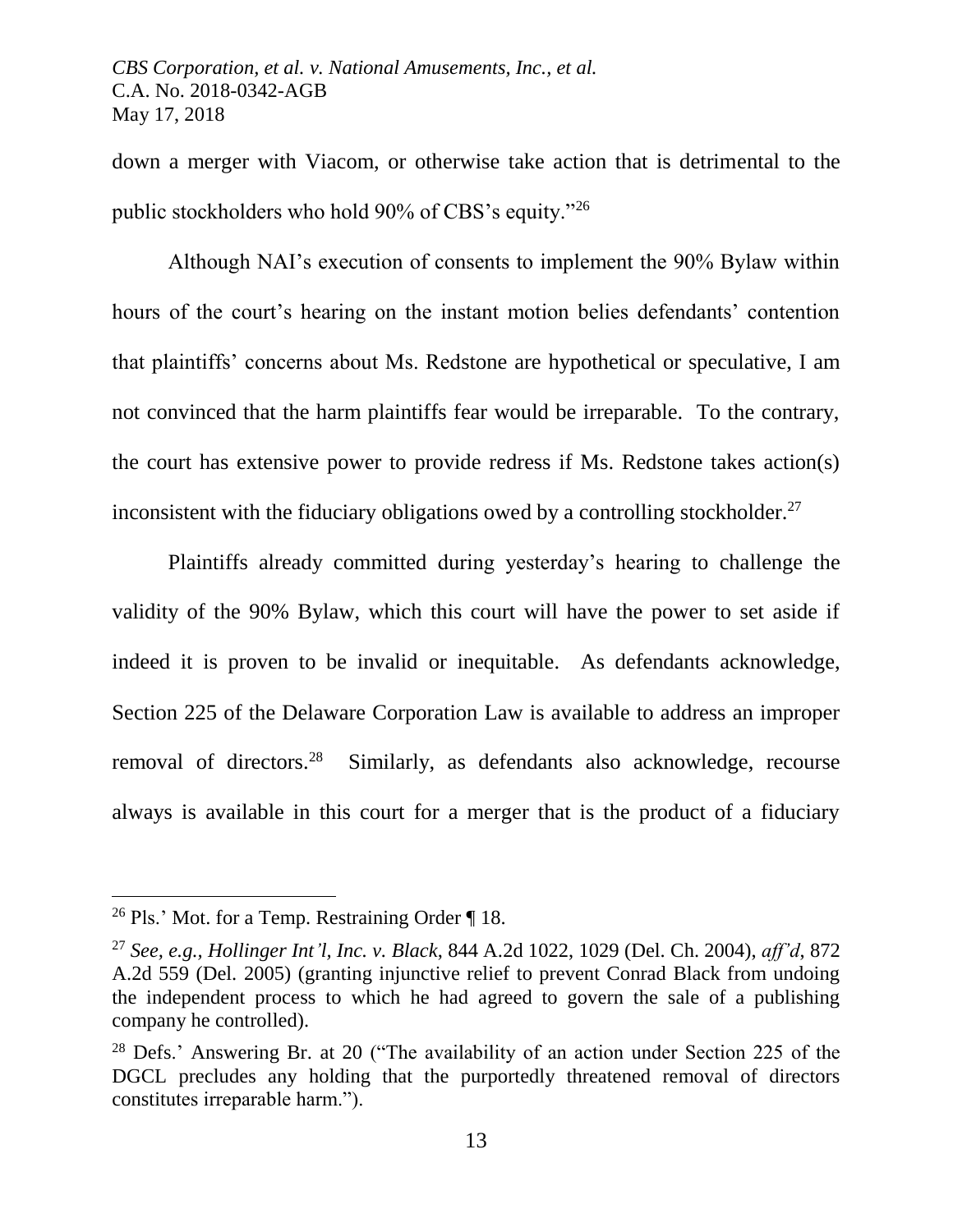breach.<sup>29</sup> To be sure, litigation over these types of issues takes time, is expensive, and can be distracting and messy. But that does not mean that full relief would not be available if the present motion is denied.

## **C. Balance of the Equities**

 $\overline{a}$ 

Finally, the court must "balance the plaintiff's need for protection against any harm that can reasonably be expected to befall the defendants if the injunction is granted."<sup>30</sup> In making this determination, the court "must be cautious that its injunctive order does not threaten more harm than good. That is, a court in exercising its discretion to issue or deny such a . . . remedy must consider all of the foreseeable consequences of its order and balance them. It cannot, in equity, risk greater harm to defendants, the public or other identified interests, in granting the injunction, than it seeks to prevent."<sup>31</sup>

Balancing the relevant considerations here implicates an apparent tension in our law between a controlling stockholder's right to protect its control position and the right of independent directors—empowered under 8 *Del. C.* § 141(a) with

 $29$  Def's Answering Br. at 21 ("If any subsequently announced transaction involving CBS is believed by any CBS stockholders to have resulted from a breach of a controlling stockholder's fiduciary duties, those claims—and request for injunctive relief—can be brought by an appropriate plaintiff at that time.").

<sup>30</sup> *See, e.g. Mills Acq'n Co. v. Macmillan, Inc.*, 559 A.2d 1261, 1279 (Del. 1989).

<sup>31</sup> *In re Del Monte Foods Co. S'hlders Litig*., 25 A.3d 813, 839 (Del. Ch. 2011) (quoting *Lennane v. ASK Computer Sys., Inc.,* 1990 WL 154150, at \*6 (Del.Ch. Oct. 11, 1990)).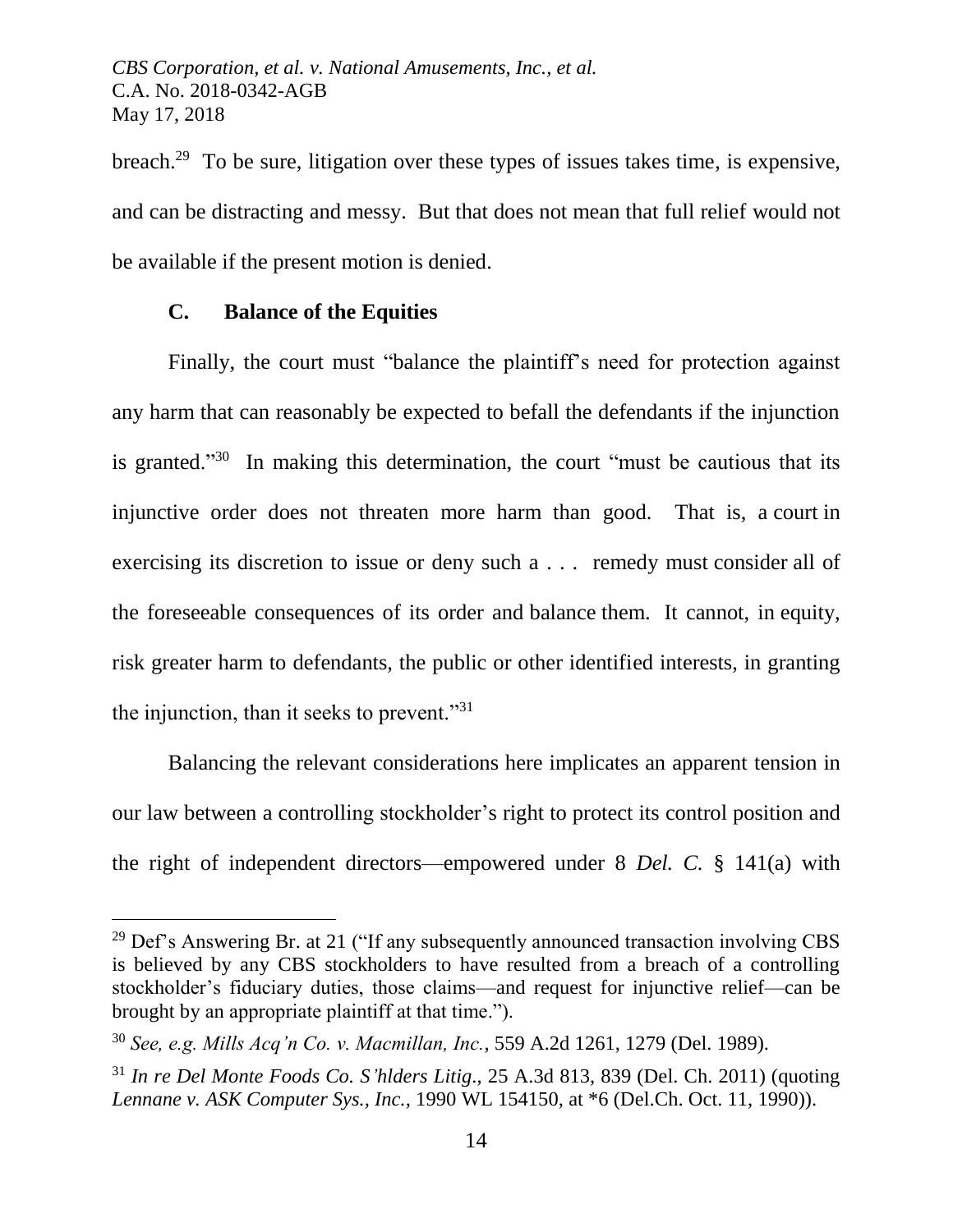broad authority to manage "the business and affairs" of the corporation—to respond to a threat posed by a controller, including possible dilution of the controller.

On the one hand, cases such as *Frantz Mfg. Co. v. EAC Indus.* and *Adlerstein v. Wertheimer* recognize a controller's right to address threats to its control preemptively. In *Frantz*, for example, our Supreme Court found that a controller's preemptive enactment of bylaw amendments was "a permissible part of [the controller's] attempt to avoid its disenfranchisement as a majority shareholder."<sup>32</sup> And in *Adlerstein*, this court noted that a board's decision to keep a controller "in the dark" about a plan to issue preferred stock destroying his voting control was "significant" because the controller had the power to prevent the issuance by unseating directors.<sup>33</sup> The court explained that the controller "may or may not have exercised this power had he been told about the plan in advance [b]ut he was fully entitled to the opportunity to do so."34

On the other hand, there is a line of authority emanating from *Mendel v. Carroll*, where Chancellor Allen expressed an openness to "the possibility that a situation might arise in which a board could, consistently with its fiduciary duties,

<sup>32</sup> *Frantz Mfg. Co. v. EAC Indus.*, 501 A.2d 401, 407 (Del. 1985).

<sup>33</sup> *Adlerstein v. Wertheimer*, 2002 WL 205684, at \*9 (Del. Ch. Jan. 25, 2002). <sup>34</sup> *Id*.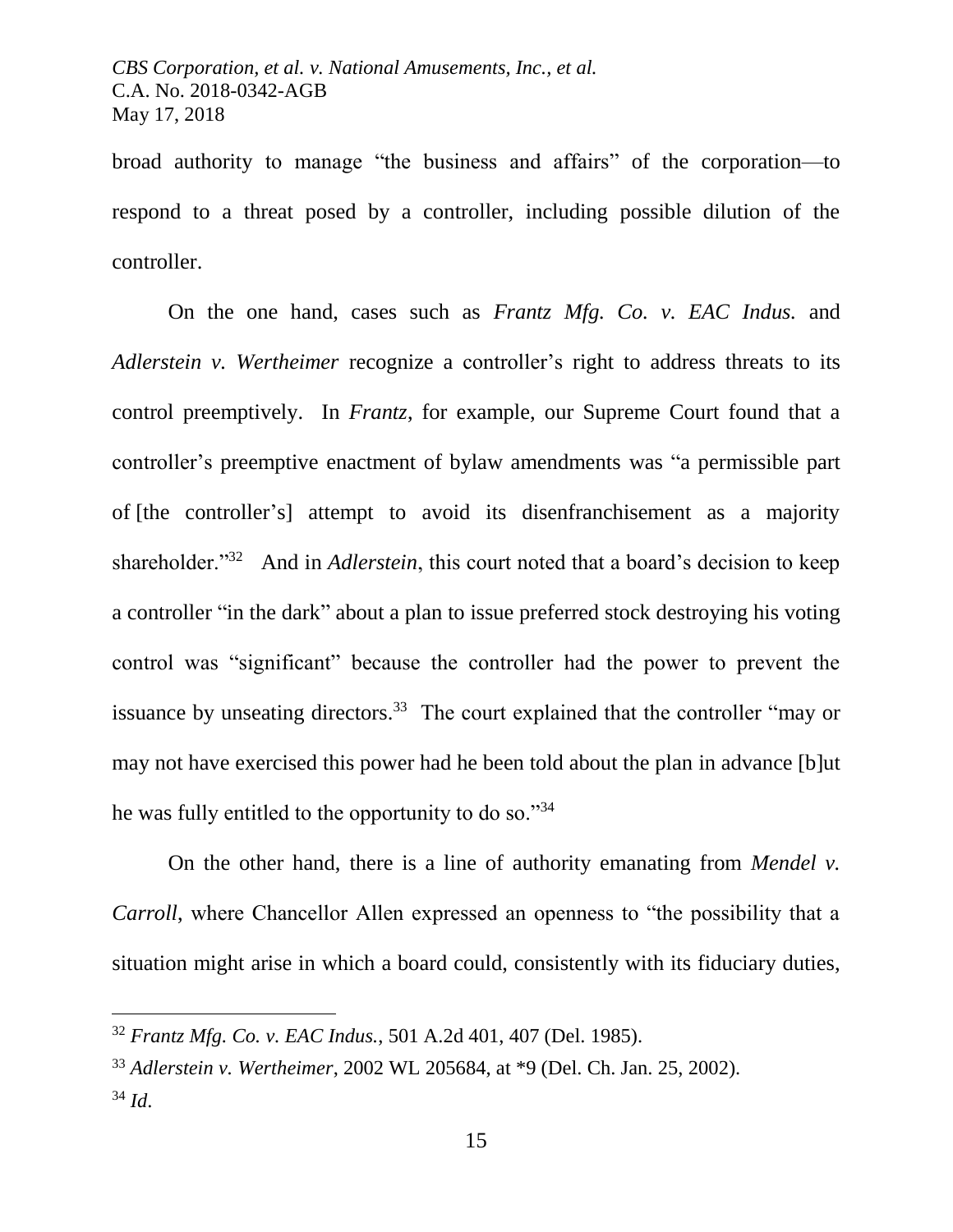issue a dilutive option in order to protect the corporation or its minority shareholders from exploitation by a controlling shareholder who was in the process of threatening to violate his fiduciary duties to the corporation."<sup>35</sup> It could be argued that, implicit in this reasoning, it would be reasonable in an appropriate circumstance to afford a board "breathing space" to deliberate over such options free from the preemptive power of a controller by affording temporary relief of the type plaintiffs seek here. Otherwise, how would a board be able to take such action as a practical matter if, as *Adlerstein* holds, the controller has a "right to advance notice [that] derives from a basic requirement in our corporation law that boards of directors conduct their affairs in a manner that satisfies minimum standards of fairness"?<sup>36</sup>

No precedent has been identified, however, in which the court has ever entertained, much less sanctioned, the type of request for relief that plaintiffs make here. In and of itself, this suggests that a truly extraordinary set of circumstances would be necessary to grant such a request.

<sup>35</sup> 651 A.2d 297, 306 (Del. Ch. 1994); *see also Klaassen v. Allegro Dev. Corp.*, 2013 WL 5967028, at \*11 (Del. Ch. Nov. 7, 2013) ("[A] board acting loyally may take action to oppose, constrain, or even dilute a large or controlling stockholder.") (citing, among other cases, *Mendel v. Carroll* and *Hollinger*, 844 A.2d at 1088); *Ford v. VMware, Inc.*, 2017 WL 1684089, at \*11 (Del. Ch. May 2, 2017) ("Delaware decisions recognize that a board can respond to a threat posed by a controlling stockholder.").

<sup>36</sup> *Adlerstein*, 2002 WL 205684, at \*9.